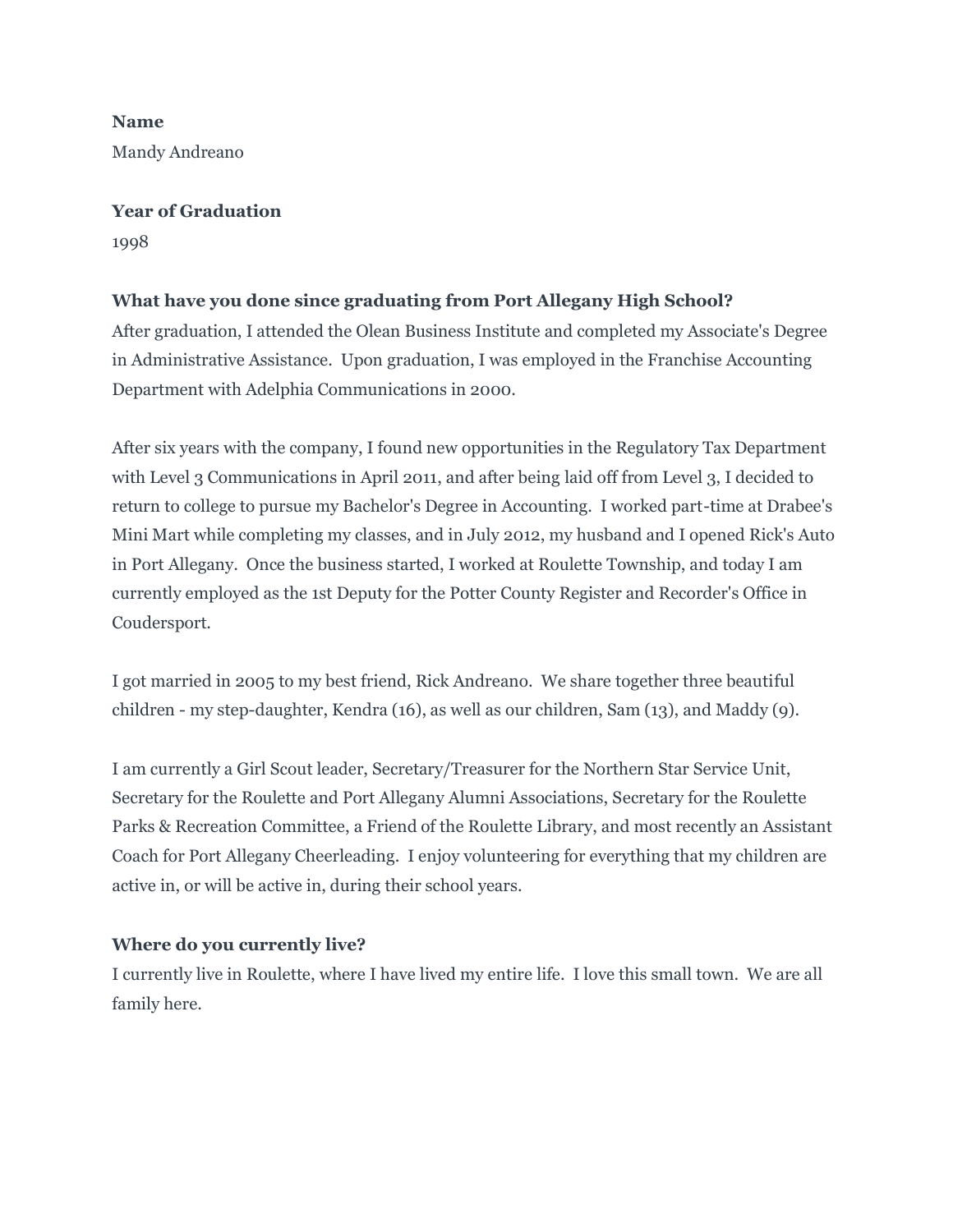## **Who was your favorite teacher in high school? Why were they your favorite?**

Mrs. Hutton tapped into my creativity - her class was my personal joy, and to this day, I find relaxation in art. Mr. Daisley always said "Learn By Doing," and from him, I learned to do everything you can, so you can learn as much as possible. Mademoiselle Kennedy was so sweet she always had time to listen. These are only a few of those who had an amazing impact. There were so many others.

#### **What is your fondest memory of Port Allegany High School?**

My fondest memory was graduation because I was with my best friends when they were able to start the next chapter of their lives, whether it be work, college, marriage, children...it doesn't matter because every experience is a valuable one.